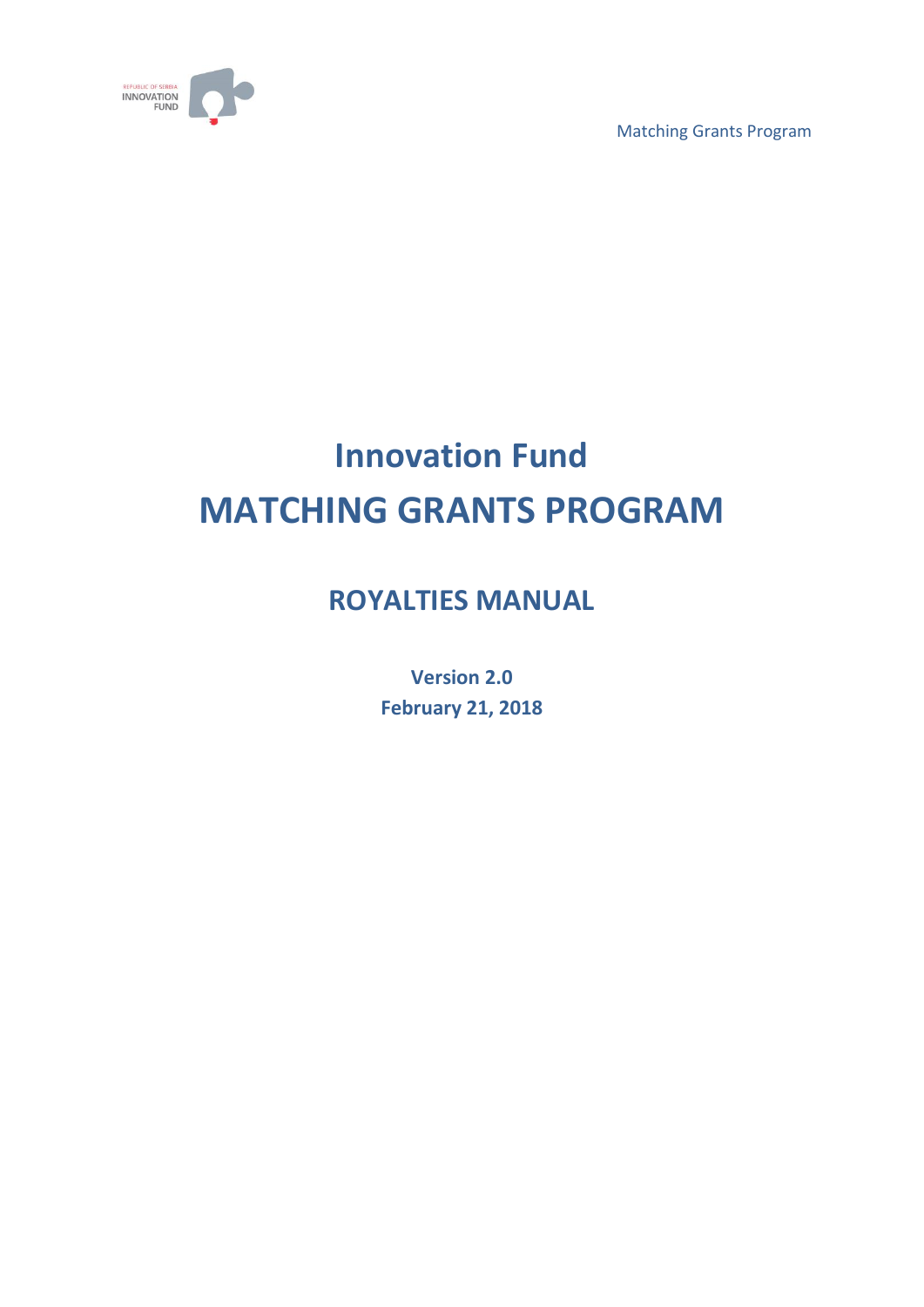

#### Matching Grants Program

This Royalties Manual (hereinafter: Manual) defines procedures of the Innovation Fund (hereinafter: Fund) in the process of reporting and monitoring of the commercialization results of projects financed within the Matching Grants Program, including, but not limited to collecting relevant data and managing royalty payments in accordance with the Financing Agreement concluded between the Fund and the Company (hereinafter: Financing Agreement). Procedures defined in this Manual are general guidance for managing royalty payments derived from the projects financed through Matching Grants Program, but the Fund reserves the right to assess each specific situation on a case-by-case basis, taking into consideration interests of the Company and defined objectives of Matching Grants Program.

#### **WHEREAS:**

- 1. The Fund is a legal entity, established under the Innovation Law ("Official Gazette of the RS", No. 110/2005, No. 18/2010 and No. 55/2013),
- 2. The Company is a legal entity which is implementing or has already completed the project financed through Matching Grants Program and
- 3. The Grant Manual is a current document which defines rules and procedures of Matching Grants Program of the Fund.

#### **1. DEFINITIONS**

Without derogating from the remaining definitions appearing in this Manual, the following definitions shall be construed as stated beside them, as listed here:

- **Company** has the meaning given to such term in the preamble;
- **Project** means a project financed through the Matching Grants Program and implemented by the Company;
- **Successful project** means a Project which generates revenue based on the Product/Service/Technology developed in that project i.e. the results of that project;
- **Unsuccessful project** means a Project with no revenue generated from the Product/Service/Technology developed in that project;
- **Change of control of the Company** includes following activities:
	- a) Any direct or indirect change of control of the Company in accordance with the current Serbian Company law;
	- b) Any status change of the Company in accordance with the current Serbian Company law, which resulted in change of control of the Company;
	- c) Any other action which resulted in change of control of the Company;
- **Serbian entity** means a legal entity incorporated under Serbian Company Law, registered at the Serbian Business Registration Agency (SBRA) and located in Serbia;
- **Foreign entity** means a legal entity incorporated and registered outside Serbia.

For the purpose of this Manual, term Product/Service/Technology refers to product/service/technology developed through the Project, unless otherwise explicitly stated.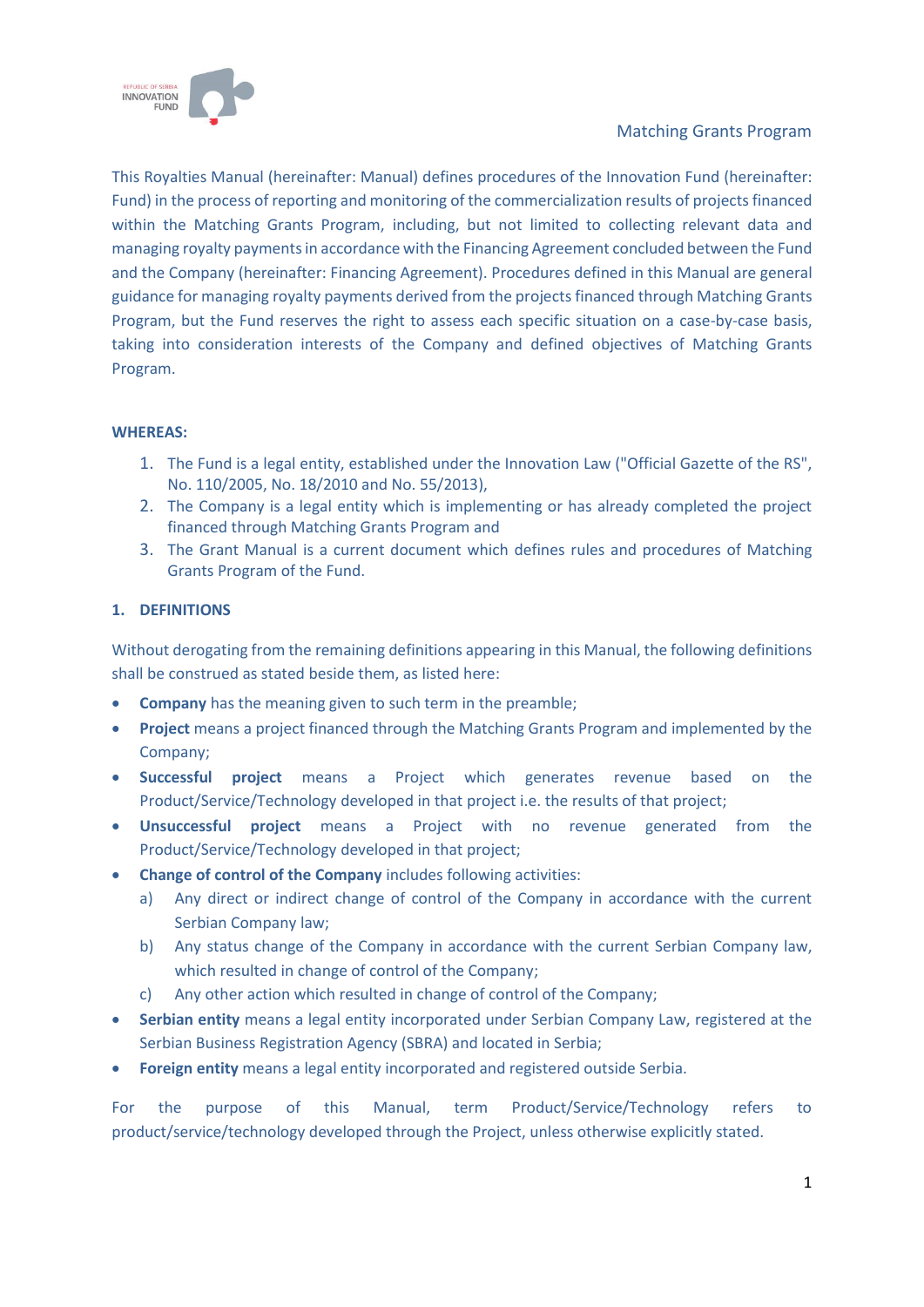

All other definitions used in this Manual will be interpreted as defined in the Financing Agreement.

#### **2. BASIS FOR ROYALTY PAYMENT**

As per Section 1.3 of the Matching Grants Program Manual and Section 4 of the Financing Agreement, upon successful commercialization of Product/Service/Technology (i.e. the Project generates revenue) the revenue (and not just the profits) shall become the basis for the royalty payments in compensation for the Fund's financing under the Financing Agreement (hereinafter: Royalty payment). Any such Royalty payments will be made at a rate of 5% of annual revenue derived from Product/Service/Technology sale or at a rate of 15% of licensing revenue derived from such Product/Service/Technology, up to 120% of Financing received from the Fund in accordance with the Financing Agreement or for a period of up to five (5) years after the completion of the Project, whichever occurs first. In the case of an Unsuccessful Project, no royalty payment is required.

#### **2.1 What falls under the Royalty obligation?**

To eliminate any doubt, if the Product/Service/Technology financed by the Matching Grants Program is a part of a final Product/Service/Technology sold, marketed or otherwise commercially exploited by the Company, the revenue for purposes of royalties according to the Section 4. shall be all Revenue derived from the Product/Service/Technology.

### **3. SALE OF THE COMPANY AND OTHER CHANGE OF CONTROL OF THE COMPANY AND SALE OR TRANSFER OF THE RIGHTS TO THE PRODUCT/SERVICE/TECHNOLOGY**

#### **3.1.Notifying obligations**

During the period of 5 years after the Project's completion, the Awardee is responsible for notifying the IF about any transfer or sale of the rights to the Product/Service/Technology to Foreign entities.

The Company shall also provide notice to the Fund, either reasonably prior to or immediately after, of any Change of control of the Company.

#### **3.2. Royalty obligations**

In cases that Company or the rights to the Product/Service/Technology are sold or transferred to Serbian or Foreign entity, and the Intellectual Property created during the Project and/or operations of the Company remain in Serbia, new owner entity will take the obligation of implementing the Financing Agreement, including the Royalty payment in cases of the successful outcome of the Project.

In cases that sale of the Company occurs during the implementation of the Project, if the new owner entity agrees to proceed with the implementation of the Project, and accept obligations under the Financing Agreement, the Fund will agree to continue with the Project implementation, as long as it falls under the definitions of Section 3 of this Manual.

If the rights to the novel Product/Service/Technology developed under the Project are sold or transferred to a daughter company of the same company (subsidiary) outside Serbia, including the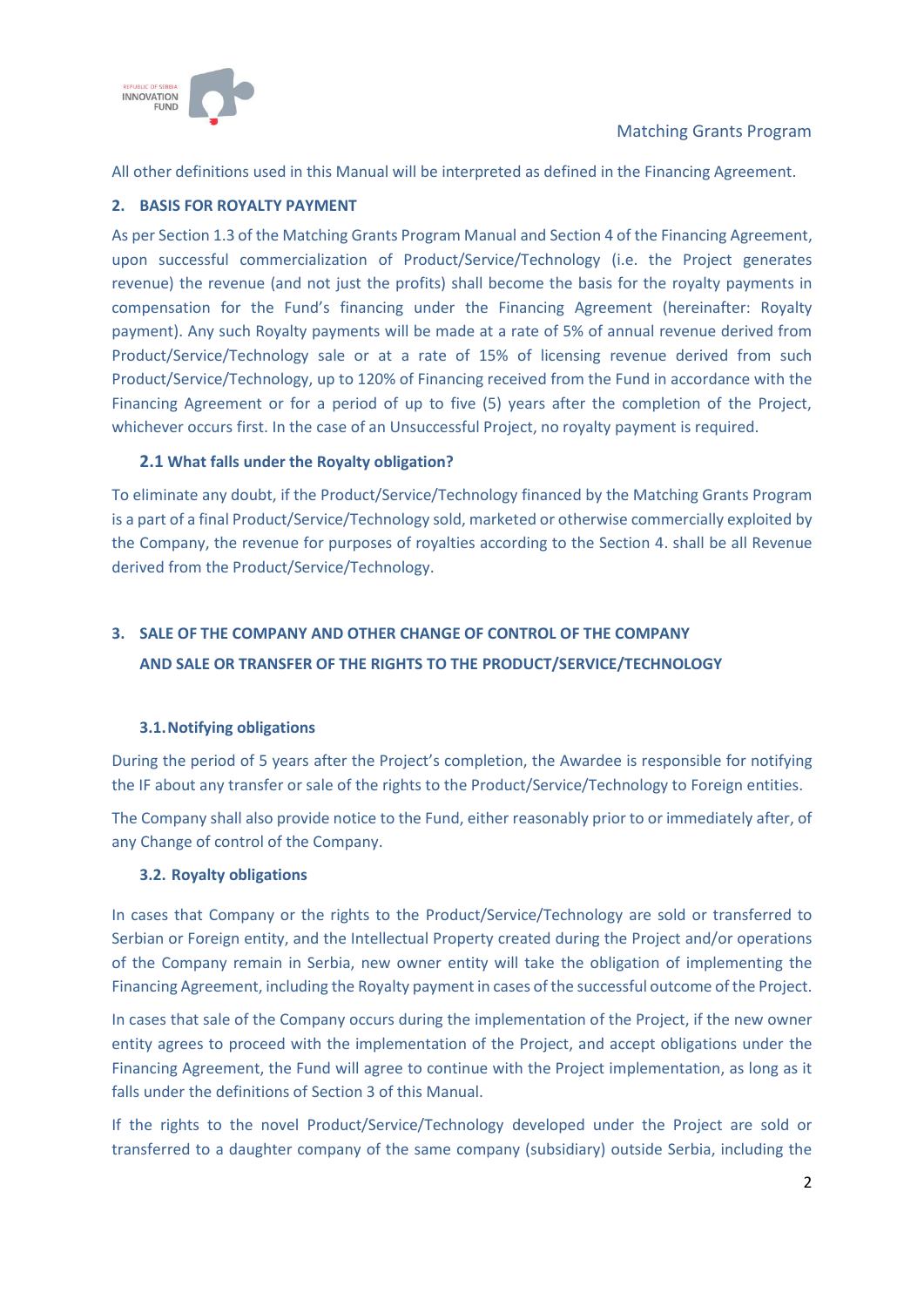

#### Matching Grants Program

situation when the new Intellectual Property and/or operations of the Company are relocated outside of Serbia, the Company will be obliged to pay royalties at a rate of 5% of annual revenue derived from sales or 15% of licensing revenue from Product/Service/Technology, up to 120% of Financing received from the Fund or for a period of up to five (5) years after the completion of the Project, whichever occurs first.

When the Company or the Product/Service/Technology is sold or transferred to a Foreign entity, and the Intellectual Property created during the Project and/or operations of the Company are relocated outside Serbia, the Company has the obligation to pay lump sum Royalty payment of 120% of the Financing received.

Any other case of Change of control of the Company shall constitute the same obligations for the Company as the sale of the Company pursuant to this Paragraph 3.2. of the Manual, unless otherwise decided in each individual case, due to specific circumstances thereof.

#### **4. REPORTING OBLIGATIONS**

For the purpose of reporting, the Company is required to use Commercial Sales Report (CSR) template that can be found at the Fund's web page, in the Matching Grants Program section <http://www.innovationfund.rs/matching-grants-about-the-program/> . The CSR has to be signed by the authorized Company representative and submitted to the IF in electronic form.

**The Company is fully responsible for the accuracy of the data presented in the Commercial Sales Report.** 

#### **4.1 Project End Date**

Date of the Project completion is to be determined as the last day of the Project implementation. The date will be set in the Financing Agreement Final Settlement signed between the Fund and the Company at the end of the Project.

Project end date will also be regarded as the first day of the 5-year Fund's monitoring period.

#### **4.2 Reporting Periods**

Following the completion of the Project, the Company will be required to prepare and submit CSR to the Fund on every six (6) months, including data on revenue derived from sales, and/or licensing of the Product/Service/Technology financed under the Matching Grants Program.

The CRS shall include only revenue from sales and/or licensing that was generated during that monitored 6 (six) month time span. In case that the Revenue was generated during the Project implementation period, it should be included in the first Commercial Sales Report.

The Company is required to submit the CSR within two (2) weeks following the expiration of each sixmonth reporting period.